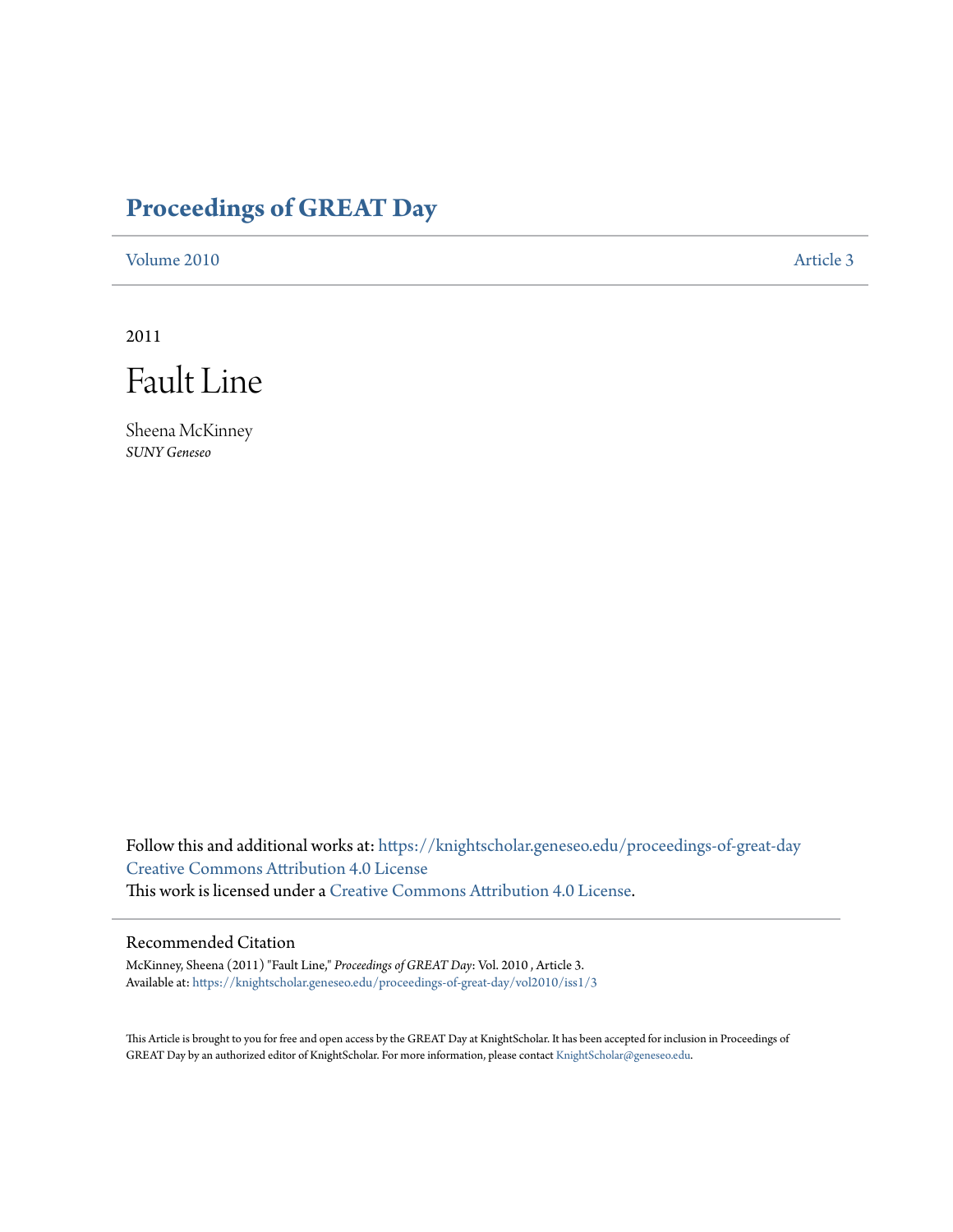## Fault Line

## Submitted by: Sheena McKinney

#### **Notes**

 I feel I should start somewhere concrete, a sort of preface. Maybe this preface is really for me more than you. Either way, it is here and it is what needs to be first. My father is a quiet man. Some people walk with a thrust, speak with a figurative exclamation point hanging in the air beside their words, react to the situation around them with palatable defense and offense. My father, unlike these people, and myself for that matter, has a placidity about him. Perhaps that is why my stepmother fell in love with him, she who was once a Buddhist and now a mystical Christian.

 My father is an Atheist. This is not surprising, for two reasons: first, he was raised Catholic, and Catholics make good Catholics and good Atheists; second, he is not the type to put anyone above him. I cannot ever imagine him praying to anything or anyone because he is the kind of man that makes what he needs and wants out of seemingly thin air. Should you give a man a fish or teach him to fish? Neither, make the fish walk right out of the water and onto your plate.

 My father has no capacity for religion. It has nothing to do with morals, he's just not passionate enough. Read a conversion story sometime, Julian of Norwich is my personal favorite, and tell me those people weren't passionate. You have to be able to feel the depth and breadth of human emotion to have real religion. My father is a

puddle: small enough to cross unscathed, and always reflecting others faces instead of his own.

#### **Part I**

My father is gripping the steering wheel, thumbing the rubber, wearing an invisible hole in it. He has brought me to a parking lot two miles from my apartment to sit in the car and talk. He drove the hour and a half from his home, my original home, to talk.

 "This isn't easy for me to say," he stares straight ahead at the phosphorescent parking lot lights and I look at the same thing and not the same thing. I'd like to say here that I wait with held breath, but I think I am breathing normally.

 "Your stepmother isn't doing well…the doctors think she might have some ocular degeneration, which they think is indicative of something bigger. They are worried about whatever it is more so because of her heart disease. If it is serious surgery might not be an option because her going under is a huge strain on her heart. We are trying to be hopeful, but we're scared."

Diane has been sick for years. The progress of her heart failure and the other problems that have gone with it are not covert assassins; they are pre-trench -warfare soldiers, coming straight at the assailant screaming and wielding. Battlefields, even when viewed from the sidelines, render desensitization. The news is only vaguely shocking, remotely scarring; it makes me feel callous and smarmy to characterize it this way.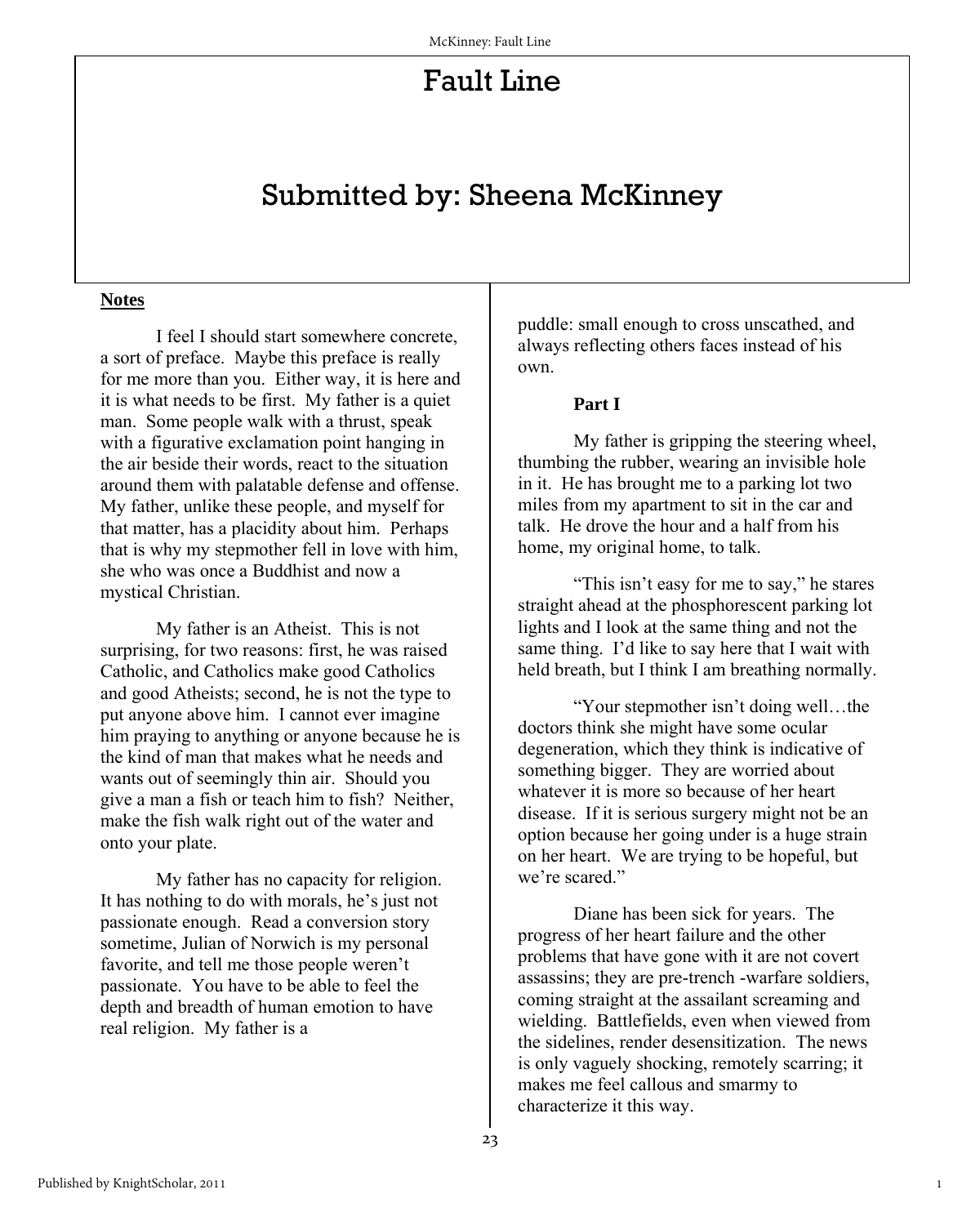"I'm really sorry Dad." I turn to look at him to gauge this, he is teary and smiling through his beard. There is more, I know from his look that there is more. I do hold my breath now, if only for a second.

 "Don't be sorry yet, we still don't know if it's anything serious, or anything that can be helped." He is nodding as if someone else is reassuring him with these words.

 "There's more…oh wow, I *really* don't know how to say this…" Told you.

#### **Part 2**

 I saw my father be violent twice in my life. I would learn later that the first time was the beginning of the end with my mother; the second time was the end. Period.

 My earliest memories all derive from the little trailer I lived in with my parents when I was three. I wear this trailer like a badge now, "Gosh, we were so poor we lived in a trailer and our first winter there we were so poor we didn't have any heat!" I use this like some kind of inside -out class distinction, setting me apart from those writers who didn't have to starve to get here. Really it doesn't matter how you got here, we're all starving now, even if we have enough to eat.

 It was the first home I remember, and that's what counts. I remember the boy next door teaching me how to do a cartwheel, I remember finding a half-starved cat beneath our porch and nursing her back to health, I remember that my bedroom had a window seat where my stuffed animals lived, I remember my father carrying me in from the car when I had the chicken pox. I remember the first of two real fights that I would witness between my parents.

 I don't remember what was said, this in fact, seems unimportant anyhow. I only remember that we were at the little Formica table in the kitchen eating spaghetti, and that my parents began to argue. Then I remember that my father picked up his plate of spaghetti and hurled it at the wall. Except that when the plate

hit, it burst apart, and sent chunks of dish and dinner into the fish tank. I remember watching the water turn murky with spaghetti sauce like chum and the spaghetti floating like worms on invisible hooks. I wonder now what those fish thought. Did they think it was the End Days as their world filled with red, or did they think that these rubbery worms were manna from heaven, rained down because they had pleased their gods?

 I'd like to say here that I was terrified, that this is when my tiny world began to crumble; but when my father came to speak to me later with soft, comforting words, I told him simply and honestly that I had thought the whole thing quite funny. In fact, I had quite a hard time not bursting into laughter. This story is still repeated in my family, how when my father came to console me I said simply "It's okay daddy, I thought it was funny when the 'sgetti went in the fish tank!" I would learn later, many years later, that my parents had been fighting because my father had disappeared for three days and come home to my mother with transparent and flippant excuses.

## **Part 3**

 I was sixteen and madly in love, mostly because my parents hated him. In fact, I had only agreed to 'go out' with Jeff out of pity. We had been friends and I knew he was in love with me. He was sweet and misunderstood by the world in general, or what I thought was the world in general. He was my father's antithesis, passionate about every detail of life: a band that someone had told him to check out, the pizza downtown, vodka and coke on Friday nights. When I accepted Jeff's offer to be his girlfriend we were on the phone.

 "Oh god, Sheena, I never thought you'd say yes! I've been tortured over how to ask you, I never thought…I'm so happy, you've made me so happy!"

I'm not exaggerating. He really did sound like something straight out of a Victorian novel. I expected at any moment for him to say, "Oh, my yes, I am quite elated my beloved!"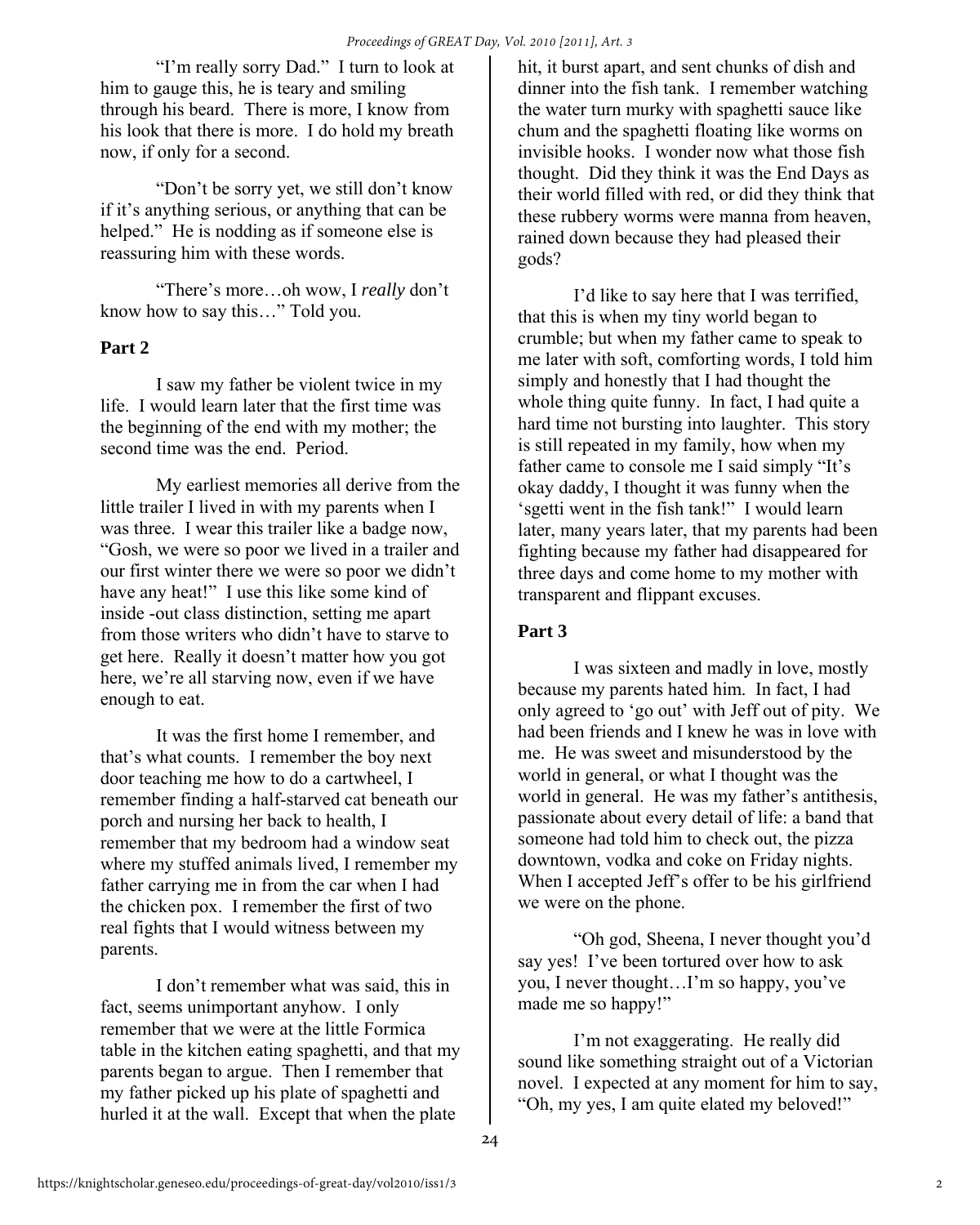After we had been together for four months he would tattoo my name on his arm. For all I know he is still walking around with my name on his paltry bicep.

 I accepted his love but know now I never reciprocated as ardently. Retrospection is devastating to the romantic, but at the time he was the earth in a geocentric universe. Every Saturday my father would drive me to his house. He lived two towns over; I never dated the boys from my own town, perhaps because I had seen them eat boogers when they were four. My parents hated this boy who had been in a reform school of-sorts, but they were not the type of parents to forbid, and so they would drive me to his house every Saturday morning.

When I had snuck out in the middle of Friday night to have a cigarette it had been fairly warm for wintertime, well above freezing. The snow had mostly melted, slush clogged the cracks in the sidewalks. At some point between my midnight smoke and the time I awoke midmorning the next day, however, the temperature had dropped obscenely. The slush had become a dangerously slick and uneven ice, and a thick, unrelenting snow had been falling steadily while I slept. My father gave me the disappointing news that we would not be able to make the twenty minute drive to Jeff's. I can tell you from this distance, when sixteen was so long ago that sins are (almost) forgotten, that I pitched a fit. I didn't understand that the roads were actually dangerous, I thought that was just another of the many things my parents deemed "dangerous" that in my infinite wisdom of sixteen, I knew were not.

 "You are just doing this because you hate Jeff! Don't you care about my happiness?!" Melodrama is too paltry a word.

 "Sheena, for Chrissakes! This has nothing to do with that friggin' boy!" My father's whole face was turning red. His eyes were wide like he had been holding his breath for too long.

 "See! You called him that 'frigging boy!' Case in point!" I wanted to be a lawyer at this time, mostly because every time I fought with my grandmother she would mutter about me being a lawyer, which I took as a compliment.

 Then this: "Sheena you drive me crazy sometimes!" he was actually grabbing his head, as if it were something that might explode if he let go. By how red it was, maybe it would have. "Sometimes you make me want to kill myself the way you act!"

 The room vibrated with his words, radiating outwards like a heat vision. The bed caught me behind the knees and I slumped down onto it, deflating. My grandmother up until this point had been standing behind my father, listening quietly with stern reprove for my behavior on her face. But at this she turned to him with a shock that was almost comical, her mouth making a little "o" of surprise and her eyes wide, perhaps taking in this new and virulent creature beside her. She turned slowly toward me, her mouth and eyes still stretched exaggeratedly. I stared beyond my father at the wall. I didn't speak.

My father's other outbursts had been maudlin in retrospect; a quick and over-dramatic gesture that eased the tension more than it had created it. My mother had been unflinching, not much had ever fazed her. It had rendered the action moot because there was no reaction to sustain it. That day though, there was no one to deflect it for me. I caught it full in the chest, like a branch snapping back after being bent the other way.

#### **Part 4**

 We were living in our second home, we had upgraded from the tiny, single-wide trailer to a brand new double-wide with spacious rooms, skylights, walk-in closets, a whirlpool tub, and a sliding glass door that led onto a deck. It was still a trailer and it was still home. I remember the big vegetable garden in the back yard, I remember playing in the creek that ran next to my swing set, I remember how my parents watched cartoons with me in the middle of the night once when I had a nightmare.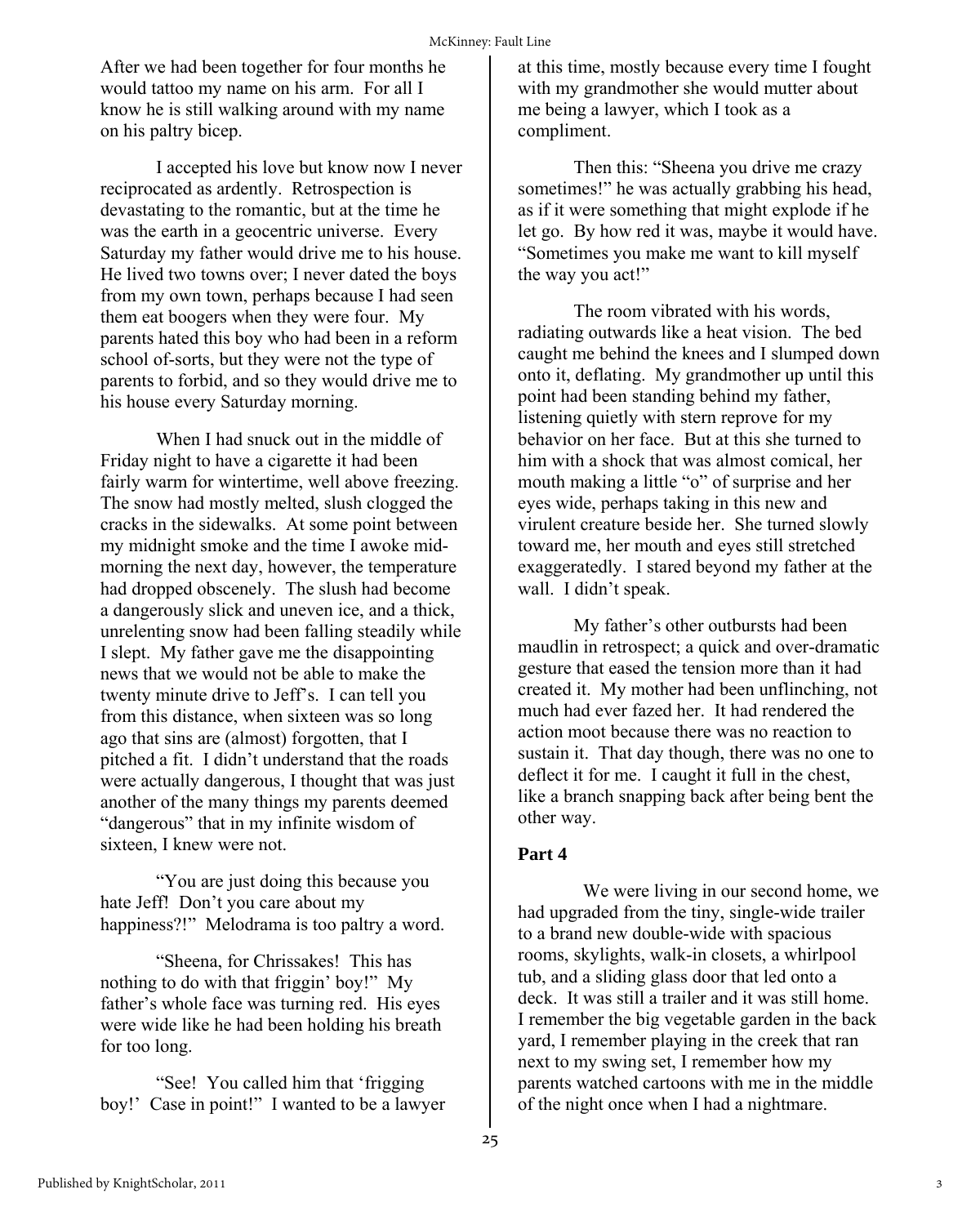The second big fight plays in my mind much like the first. I don't remember where it began or what was said. I do remember that that time I was also at the table. My parents were in the kitchen across from me and they were arguing. I don't remember being upset or scared. I just remember being a little thrilled at this scene, like watching a horror movie you know isn't real. All of the sudden my father punched the pantry door. Maybe he used more force than he wanted. Maybe he didn't. But the measly little thing just split right down the middle with a puny little cracking noise. I wish I could say here what my mother's face looked like, or my father's for that matter. But I can't. I only remember that the rest of the time we lived there, which was another seven years after my father left, we had a curtain hanging on that pantry. I would learn later, long after we left the house with the curtained pantry, that my mother was confronting my father about his mistress, the woman who would become my stepmother. The woman who did not yet know that her heart was failing her.

## **Part 5**

 "There's more…oh wow, I *really* don't know how to say this…" We both stare straight ahead, and wait. I wait for this thing that he doesn't know how to say, and he waits for, I don't know, courage? The right words? To finish saying an internal prayer? It all rushes out at once, like water out of a hose that has just been un-kinked.

"Diane has been sick for a long time, you know this, and, well, and I don't know how to put this delicately, we haven't had a physical relationship since she's been sick, and she's encouraged me to go outside the marriage for this, and I never have, I swear I never have!" He turns to me and his hands go up in a little flutter, as if this gesture is a sign that he is telling the truth. I nod as if I know what the hell is going on. The streetlights are haloed in a dirty orange, only illuminating the small radius that surrounds them.

 "So I met this woman, her name is Leeann, and well, we've been seeing each other. But I swear that this is okay with Diane, there are no secrets. You can call her up and ask her if you want!" Yeah, that's what I want to do right now. I want to call my stepmother and say, "Hey, are you really cool with the idea of dad fucking some lady because your ticker is on the fritz?" Let me get right on that.

 Instead I say, "Well, I have a secret too." I reach into my purse and light a cigarette, right there in my dad's car, who never smoked and hates smoking and doesn't know I smoke. He watches me out of the corner of his eye but does not react. My hands shake while I light it.

We try so hard to extricate ourselves from our parents, stealing ourselves quietly away until we are standing on the opposite side of the bank. Once we are over there we can never get back, we are too heavy with understanding. Our parents from this distance become people, not just an appendage of ourselves. This distance brings their faults into sharper relief.

 My father grips the steering wheel and watches the cars go by. I smoke and sip from my coffee. This has been going on for decades in different rooms.

## **Part 6**

 My phone rings, I am at the barn cleaning my horse's stall.

 "Hello, Sheena, it's your father." He always announces himself this way, as if I don't know his voice after nearly thirty years.

 "Hi dad, what's up?" I lean on the pitchfork to talk. My horse is chews on the back of my coat, reminding me perhaps that she has not yet had dinner.

"Well, I was thinking about coming by tonight, would that be okay?"

 "Yeah, sure…is everything okay?" My father has only come to my apartment once in the three years I have lived there.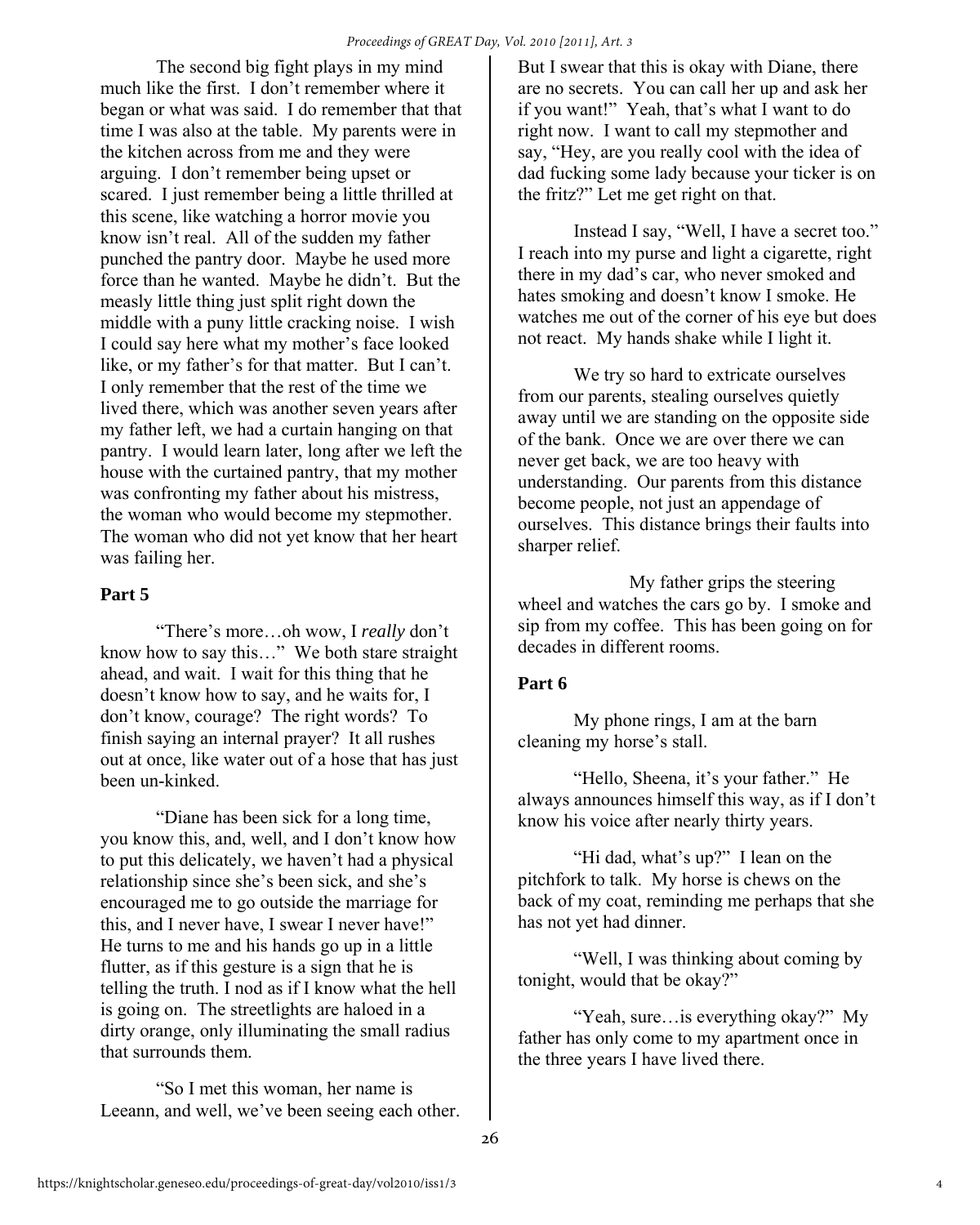"Well, yes and no. There's some things I need to talk to you about, that's all. But don't worry." This last part is hasty, as if I'm still a little child who might be afraid that there is indeed a bogey-man.

 My father shows up two hours later. He walks in with his usual fake selfconfidence, like he is looking to buy the place. He stands in front of my fiancé's guitar, strumming the strings like it's what he came here to do.

 "Have a seat dad, I'll go get your grandson to come down and say goodnight, he's got chorus before school tomorrow so he's got to get to bed early."

 "Well…yeah okay, go get him, I want to say hello. But then I thought you and I could take a drive." He turns back to the guitar and there is look between Nate and I. My father likes this man that I am going to marry, they are even as comfortable around each other as can be expected, seeing as they are both devoid of social grace; but I shrug and acquiesce.

 Half an hour later his secret sits between us in the car. I would like to say that it is a barrier, but it isn't. I'm too used to the world; I'm not shocked by this twist in the plot. I light another cigarette off the first. I'm not a chain smoker.

 "I don't really care what you do with your life, if it makes you happy, so be it."

 "Oh, wow…thank you honey. You don't know how much that means to me, and how much I dreaded coming up here to tell you this." His eyes are a little teary still, but his hands slip from the steering wheel to clasp loosely together, as if in prayer.

"But listen, this isn't just about me meeting my needs…it's more than that. Somehow through this woman I have opened up emotionally. My relationship with Diane is stronger and I've realized a lot about myself too." He is looking at me now, and I am looking at the orange tip of my cigarette.

Later I will go home and have a beer with Nate and we will try and puzzle out when our parents became ambiguous. We will wonder at how every mirror in our childhood homes was warped and cracked, so that we could only see a part of each room.

#### **Part 7**

I moved out six months after the fight with my father about Jeff, three months before my seventeenth birthday. I'd like to say that there had been another big fight when I moved out, but there was not. My cousin, who lived an hour away, had called to ask if I wanted to move in with her. She needed a live-in babysitter and I needed something. I packed my things and she picked me up that day; within a week I had a job and was enrolled in the local high school. My father and I didn't speak for months.

 My cousin wasn't as strict as my parents; instead of running with this, I put my freedom in a locket to guard. I smoked less, I didn't date, the extant of my 'partying' was a couple of wine coolers while playing cards with my only friend in town. I focused on school and work and babysitting my three-year-old niece, who called me 'Mommy-Sheena.' I didn't have peace, but I had complacency.

 On my seventeenth birthday my friend bought me a bottle of wine and we drank half of it, passing it back and forth. I sat on her kitchen counter and she leaned against the dishwasher. We smoked too many cigarettes and laughed to loud.

 "Here's to another year!" She slurred. I drank to that.

 My dad sent me a birthday card that said simply: "I miss you. Have a happy birthday."

## **Part 8**

 "The thing is, I realized that I'm not the best guy in the world to deal with. I've always thought I was the best friend, the best husband, the best dad that I was capable of. That's not to say that I thought that I was the best overall, just the best I was capable of." He trails off, looking